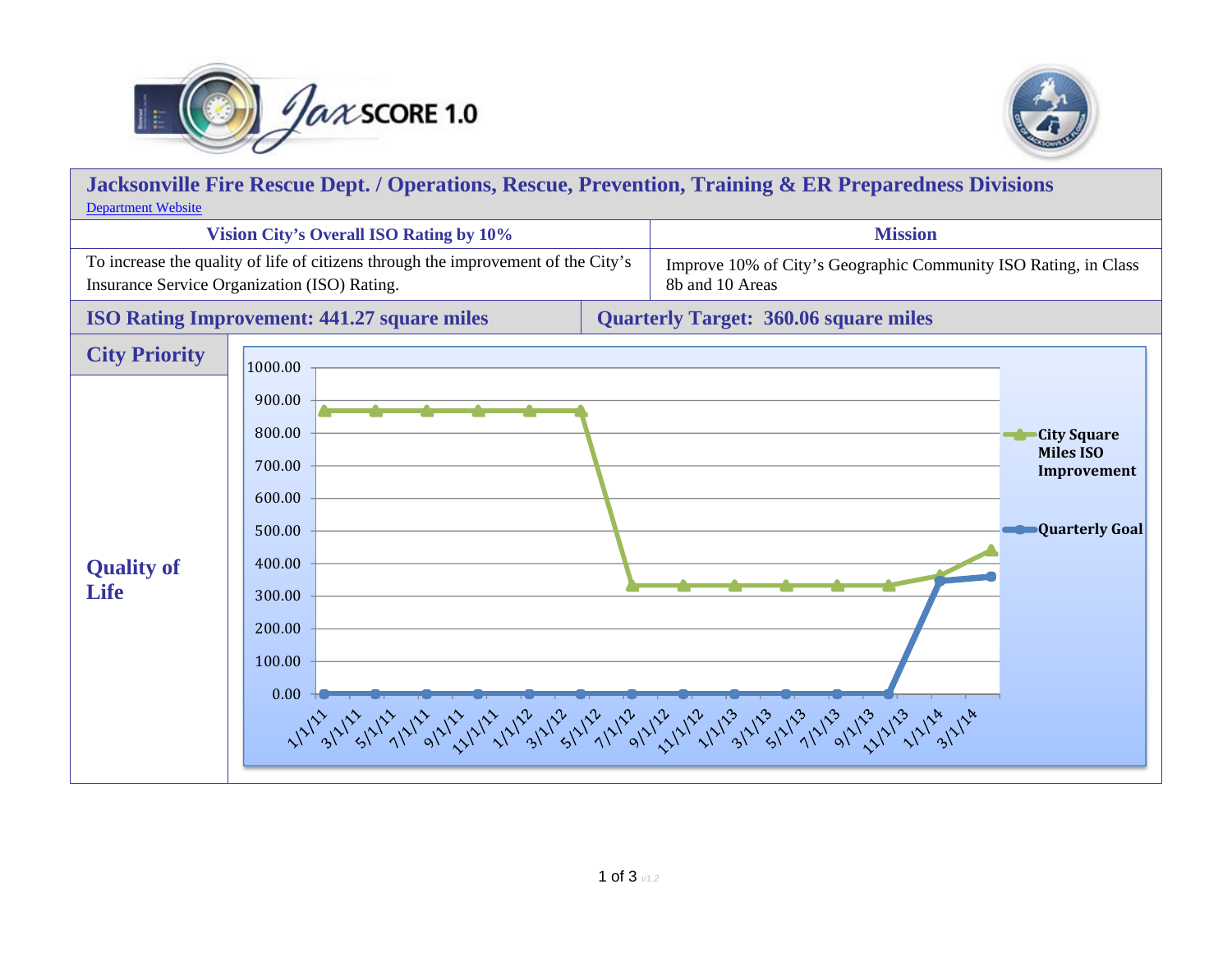



| <b>Narrative</b> | The City of Jacksonville had not been rated by the Insurance Service Organization (ISO) since 1973. As a result, the city was<br>allowed to retain an ISO rating of 3, until 2012. In April 2012, ISO conducted a review of Jacksonville and Three Rated Classes<br>were assigned for our city. These ratings contribute to determining insurance premiums for city residents.                                                                                                                                                                                    |
|------------------|-------------------------------------------------------------------------------------------------------------------------------------------------------------------------------------------------------------------------------------------------------------------------------------------------------------------------------------------------------------------------------------------------------------------------------------------------------------------------------------------------------------------------------------------------------------------|
|                  | - The first, Class 3 (green areas in the map below), represents 90.7% of residents (333.06 sq.mi.), and has the lowest premiums.<br>- The second, Class 8B (yellow), represents 5% of the city's residents (174.35 sq.mi.), and reflects higher premiums.<br>- The third $\text{Class } 10$ (red), represents $4\%$ of city's residents (361.27 sq.mi.), reflecting the highest insurance premiums.                                                                                                                                                               |
|                  | JFRD's annual (FY13-14) goal is to improve 10% of the City's Geographic ISO Rating, in 8b and 10 areas<br>(total of 54 sq. mi.), by locating and verifying all city fire hydrants, and possible activation of fire stations in remote areas.<br>As a result, by Dec 2013, 270 additional hydrants were located and verified, in Class 8B areas, improving 30.211 sq. mi. of<br>residents' ISO Rating, in given areas. Following, in Jan 2014, Station 62, on Bartram Park Blvd, was opened for operation,<br>improving 78 sq. mi. of local residents' ISO Rating. |
|                  | As of April 2014, JFRD has exceeded its initial goal by 10%! The total square mile improvements in class 8b and 10 areas are<br>108.211 sq. mi., significantly reducing Insurance Premiums for city residents, in affected areas.                                                                                                                                                                                                                                                                                                                                 |
|                  | Click on the link below for further information:<br>www.iso.com/Products/Public-Protection-Classification-Service/Fire-Suppression-Rating-Schedule-FSRS-manual-for-PPC-<br>grading.html                                                                                                                                                                                                                                                                                                                                                                           |